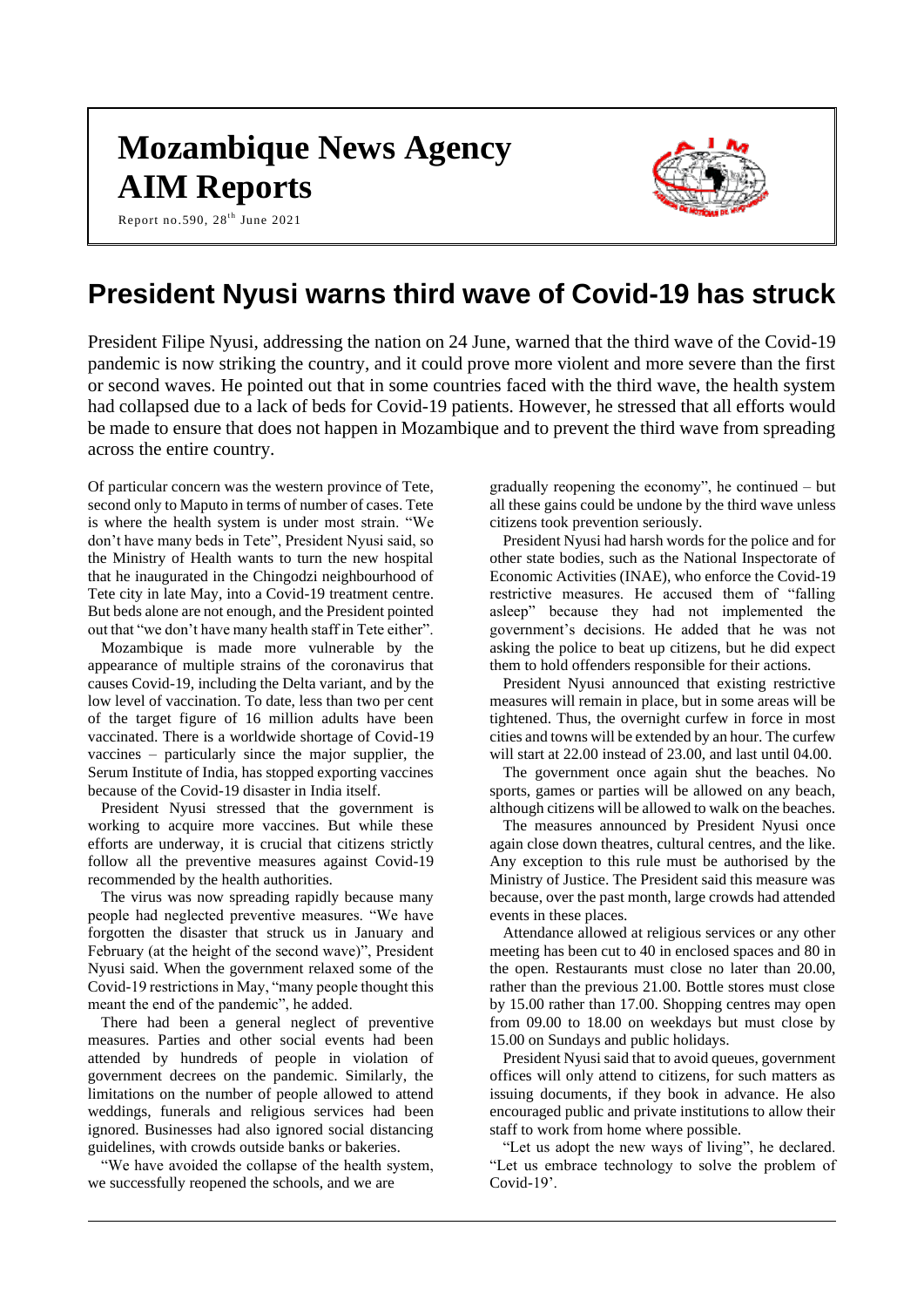#### **SADC approve support against terrorism**

President Filipe Nyusi declared on 23 June that the conditions have now been met for Mozambique to accept the support that its partners in SADC (Southern African Development Community) may grant for the fight against terrorism, but he insisted that the main role in this struggle will be played by the Mozambican defence and security forces themselves.

President Nyusi was speaking at the end of an extraordinary SADC summit, called mainly to discuss the SADC response to the islamist terrorist attacks in the northern province of Cabo Delgado.

SADC initiatives, President Nyusi said, "will be important complements to the efforts which the country is undertaking to confront terrorism". In the front line of this struggle, he continued, "are our defence and security forces who are selflessly determined to guarantee our sovereignty and territorial integrity and to protect our population".

The final communique from the summit said the leaders "approved the Mandate for the SADC Standby Force Mission to the Republic of Mozambique, to be deployed under the SADC Standby Force in support of Mozambique to combat terrorism and acts of violent extremism in Cabo Delgado".

The communique gave no details of the Standby Force Mission. However, in April a SADC Technical Mission recommended the immediate dispatch of an intervention force of almost 3,000 troops to Cabo Delgado. The detailed proposal was for three light infantry battalions of 630 troops each, two special forces squadrons of 70 troops each; two attack helicopters; two armed helicopters; two surface patrol ships; one submarine; one maritime surveillance aircraft as well as other logistical support.

Whether the SADC leaders have accepted this proposal is not yet clear. Nor is it yet known which SADC members will provide the troops, the ships, and the aircraft, or how the operation will be funded.

The communique also said the summit "urged the Member States in collaboration with Humanitarian Agencies to continue providing humanitarian support to the population affected by the terrorist attacks". To date, over 700,000 people have been displaced from their homes by the jihadist raids, carried out by groups known locally as "Al Shabaab", and who have aligned themselves with the international terrorist network known as "Islamic state", or ISIS.

Among the leaders attending the Maputo summit was the new Tanzanian President, Samia Hassan. This was the first SADC summit she has attended. Tanzania is critical to the fight against terrorism, since it has a lengthy border with Cabo Delgado, and Tanzanian jihadists are known to be playing a leading role in the Cabo Delgado war.

The next summit of SADC will take place in Malawi in August when President Nyusi will hand over the rotating presidency of the organisation to his Malawian counterpart, Lazarus Chakwera.

#### **President Nyusi confirms clashes near Palma**

President Filipe Nyusi on 25 June announced that the defence and security forces have frustrated another terrorist attack in Palma district, in the northern province of Cabo Delgado.

Speaking at the launch of year-long celebrations to mark the 60th anniversary of the foundation of the ruling Frelimo Party, on 25 June 1962, President Nyusi said the terrorists had tried "to make our festivities coincide with attacks around Palma". They had been unsuccessful, he added, because "our young fighters said this morning 'we are celebrating by striking the enemy hard'. Right now, the fighting is continuing".

25 June also marks the 46th anniversary of Mozambican independence. Frelimo also reinaugurated its national headquarters in central Maputo, after many months of building work.

President Nyusi urged all Frelimo members and sympathisers to become actively involved in the celebrations of the 60th anniversary of the party and in the preparations for the Frelimo 12th congress, scheduled for September 2022, in the southern city of Matola. The dates chosen – 23-28 September – concede with those of Frelimo's first congress, held in Dar es Salaam in 1962.

The President said the 12th Congress will discuss political and ideological options and will decide on farreaching questions about the life of the party and the country. The Congress, he added, will be "a moment of reflection and festivity, and of strengthening and consolidating the spirit of national unity, of peace and the promotion of development".

Prime Minister Carlos Agostinho do Rosario stressed the importance of defeating the terrorists in Cabo Delgado. He told reporters that all Mozambicans should be involved in the consolidation of peace, and in building a Mozambique of well-being. "We need our country to live in peace", Rosario declared. "We are all called upon to consolidate peace".

#### **EU military mission to be considered in July**

The European Union will next month consider sending military personnel to Mozambique to give support and training.

According to a report by the Reuters news agency, the Portuguese Foreign Minister, Augusto Santos Silva, on 23 June told a parliamentary committee in Lisbon that he hoped the mission would be approved at the next meeting of EU foreign ministers on 12 July. He stated, "we hope that...it will be formally approved so we can launch this European mission to support Mozambique in the fight against terrorism".

The defence and security situation was discussed at a virtual meeting Mozambican President Filipe Nyusi held with the President of the European Council, Charles Michel, on 7 June at which the two leaders reviewed the findings of the visit by an EU technical team to Mozambique on 19 - 28 May.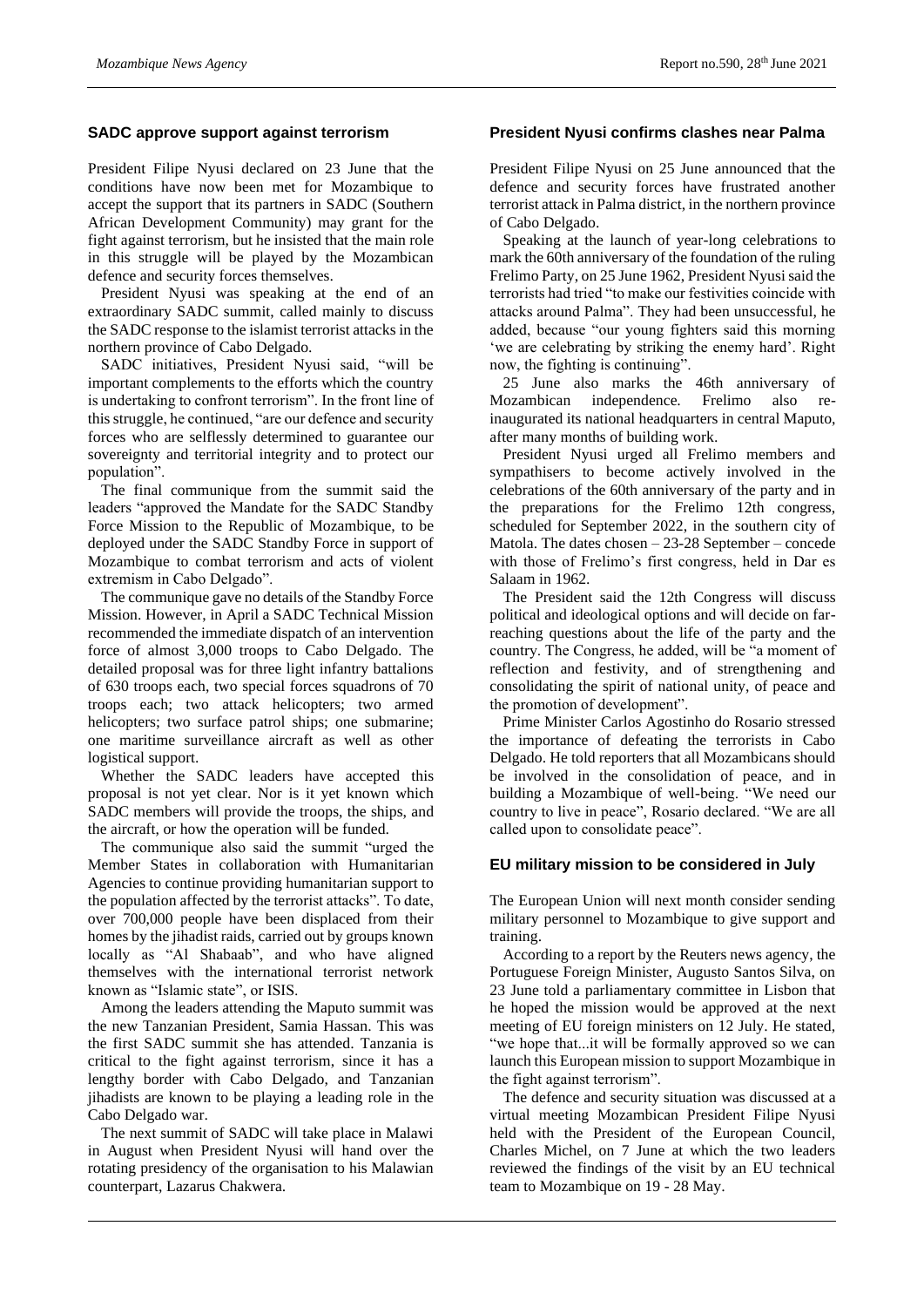# **Italy and ADB grant €990,000 for agroprocessing**

The African Development Bank (ADB) and the Italian Technical Cooperation Fund on 24 June announced that a grant of €990,000 has been awarded to help small agro-processing enterprises in Mozambique boost production and quality control.

The programme will be implemented by the Confederation of Mozambican Business Associations (CTA) and will help businesses enter into the national and continental markets and capitalise on the opportunities created by the African Continental Free Trade Area.

Speaking at the signing ceremony, CTA President Agostinho Vuma, explained that the programme will benefit about 300 businesses, particularly small and medium-sized enterprises led by women and young people operating along the Nacala, Beira and Pemba-Lichinga development corridors.

The project will address one of the major problems faced by small scale producers and processors who wish to trade beyond their local markets – which is their lack of certification. According to the Italian ambassador to Mozambique, Gianni Bardini, it will act as a catalyst to extend the private sector which has "a huge and largely untapped potential".

The project is also designed to tackle the effects of the Covid-19 pandemic. According to Pietro Toigo, the ADB representative in Mozambique, "we are pleased to partner with the CTA and the government of Italy to support Mozambican small and medium-sized enterprises recover from the Covid pandemic and scale up their competitiveness, as part of the ADB's commitment to help industrialise Mozambique and Africa".

Mozambique's Minister of Industry and Trade, Carlos Mesquita, welcomed the initiative, stressing its "catalytic role in promoting Mozambique's agricultural modernisation and the industrialisation of critical sectors of the economy".

The project supports the goals of the African Development Bank's Country Strategy Paper for Mozambique 2018-2022, which focuses on two strategic pillars: infrastructure investments that enable transformative inclusive growth and job creation; and agricultural transformation and value chain development.

The African Development Bank financed its first project in Mozambique in 1977 and since then has focused on supporting projects covering agriculture, transport, water and sanitation, energy, communications, mining, and finance.

This is a condensed version of the AIM daily news service - for details contac[t pfauvet@live.com](mailto:pfauvet@live.com)

\_\_\_\_\_\_\_\_\_\_\_\_\_\_\_\_\_\_\_\_\_\_\_\_\_\_\_\_\_\_\_\_\_\_\_\_\_\_\_\_\_\_\_\_

\_\_\_\_\_\_\_\_\_\_\_\_\_\_\_\_\_\_\_\_\_\_\_\_\_\_\_\_\_\_\_\_\_\_\_\_\_\_\_\_\_\_\_\_

#### **President Nyusi meets Renamo leader to discuss demobilisation**

President Filipe Nyusi met with the leader of the main opposition party, Renamo, Ossufo Momade, on 23 June, to discuss progress in implementing the peace agreement the two men signed in August 2019.

That agreement envisages the dismantling of all Renamo's military bases, the demobilisation, and disarming of the Renamo militia, and the reintegration of its members into society (a process known as DDR).

A statement from President Nyusi's office said that he and Momade "concluded that 2,307 former guerrillas have been disarmed and demobilised, and their reintegration into society is now beginning".

"These men and women have chosen to live a life of peace and to contribute to the prosperity of our country", the statement added.

This progress, despite the challenges imposed by the Covid-19 pandemic, "bears witness to the collective desire of the parties to achieve peace".

The two leaders, the statement continued, "expressed their commitment to ensuring that the remaining fighters are completely disarmed and demobilised".

At the same time, they pledged to ensure that the efforts made to date are sustainable "which will require a renewed commitment to support the reintegration of those who have been demobilised".

President Nyusi and Momade recognised that the demobilised can make "unique contributions" to society and promised to work together so that they can realise their potential. They also agreed to start the integration of former Renamo guerrillas into the police force.

They took the opportunity to urge, once again, those who are still in the bush to join the demobilisation. This appeal was directed at the self-styled "Renamo Military Junta", and its leader, Mariano Nhongo.

# **Crystal meth seized in Zambezia**

The authorities on 22 June seized 309 kilos of the illicit drug methamphetamine (crystal meth) in Bive village, Mocuba district, in the central province of Zambezia, according to a report by the television station STV.

The drug was hidden in a container in a truck into which the traffickers had installed a false bottom. But the customs team that stopped the truck found the false bottom and asked the driver to open it.

Zambezia customs director, Manuel Eliseu, told STV, that the driver did open the container bottom – but then ran into the bush. The customs officers searched the container and found 309 kilos of crystal meth.

Obede Basilio, the Zambezia spokesperson for the Criminal Investigation Service (Sernic), said that Sernic laboratories will check the exact nature of the drug.

It is likely that the drug came from Asia and was landed on a beach in Nampula province before it was loaded into the container. The intended final destination was probably South Africa. Mocuba lies on the route from Nampula to Maputo, and on to South Africa.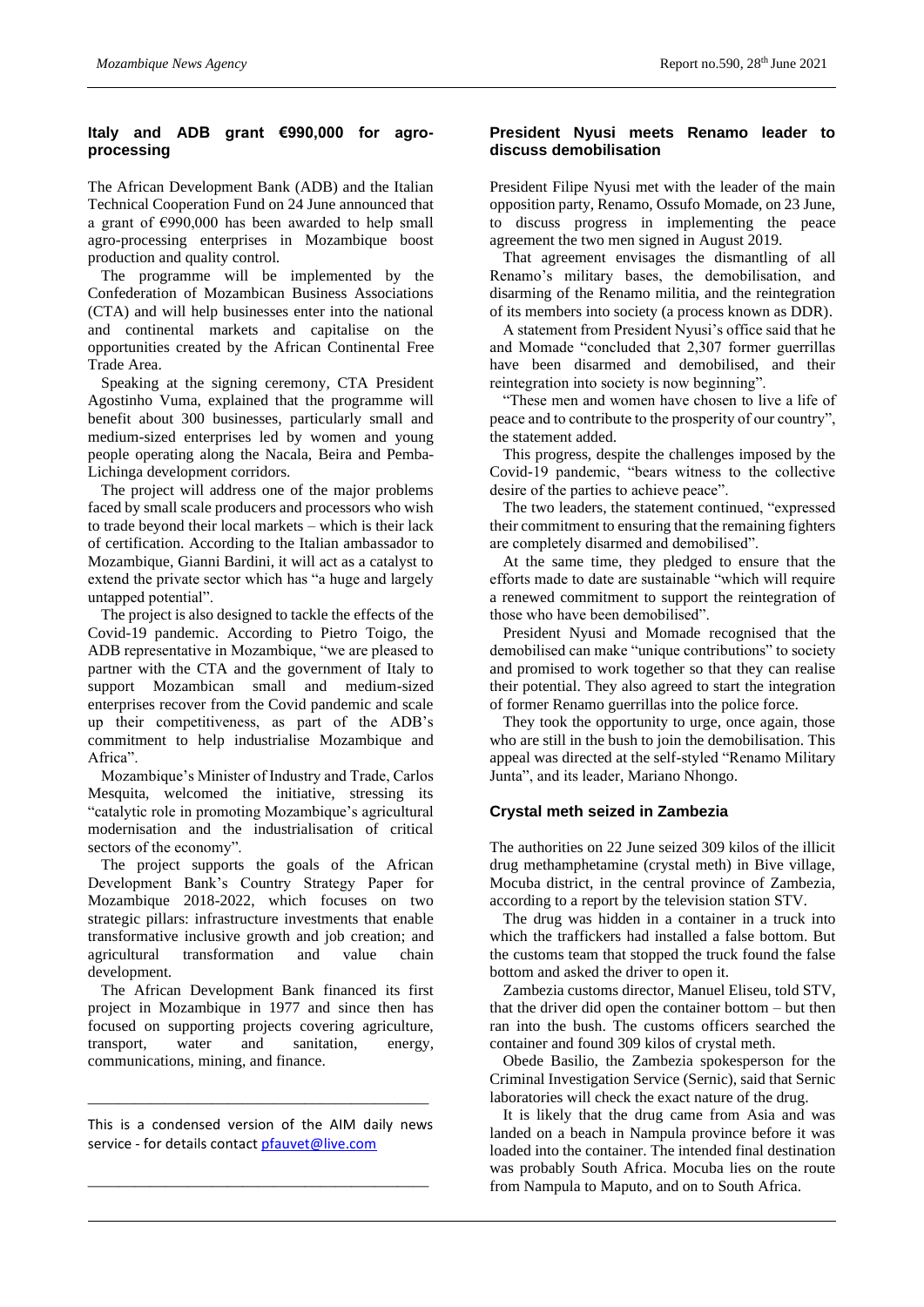# **Funding crisis hits aid for northern Mozambique**

A lack of funds is hampering the efforts of aid agencies to provide life-saving assistance and protection to 1.1 million people in the northern Mozambican provinces of Cabo Delgado, Niassa and Nampula, according to the United Nations Office for the Coordination of Humanitarian Affairs (OCHA).

In a report published on 15 June, OCHA points out that aid agencies have only received US\$22.3 million in funding which is just nine per cent of the \$254 million needed to respond to the violent conflict which has driven a massive displacement of people from their homes. It calculates that the number of people displaced due to terrorist attacks in Cabo Delgado increased from 172,000 in April 2020 to over 732,000 by the end of April 2021.

The United Nations agency laments that at least thirty per cent of those displaced have had to flee multiple times and warns that the repeated displacement and the destruction of livelihoods are "exhausting families' scarce resources, leading to a severe hunger crisis amidst multiple health and protection emergencies". It adds that "most people were left with no more than the clothes on their backs, and arrived at their destinations exhausted, traumatised, injured and in need of urgent medical attention and psychosocial support".

OCHA warns that, as a result of the conflict, "more than 900,000 people are severely food insecure and displaced people and host communities are also in urgent need of shelter, protection and other services. Hunger is not only increasing in rural zones but also in urban centres, including Cabo Delgado's capital, Pemba, which hosts the highest number of displaced people in the province (157,000) and where 40 per cent of people are facing high acute food insecurity".

It adds that "the massive displacement is also straining meagre resources of host communities, as more than 80 per cent of people who fled the conflict are staying with family and friends".

OCHA notes the findings of Save the Children that at least 51 children, most of them girls, were abducted by the terrorists over the past twelve months. It adds that the United Nations High Commissioner for Refugees (UNHCR) has found that women and girls have been "abducted, forced into marriage, and subjected to sexual violence", while children are also being forcibly recruited into armed groups.

OCHA concludes that "while further funding is under discussion, more is needed immediately to ensure that humanitarian organisations can save lives and alleviate suffering. Without additional funding, humanitarian partners will be forced to stop essential programmes, and hundreds of thousands of people will not receive the assistance they need to survive".

Parts of Cabo Delgado have been under attack from islamist terrorists since October 2017, forcing people

from their homes and destroying livelihoods. It is estimated that 350,000 children have been displaced, leaving them hungry and without education.

# **US provides \$30 million to address food insecurity**

The United States government, via the US Agency for International Development (USAID), has granted US\$30 million to the United Nations World Food Programme (WFP) to address food insecurity in communities affected by terrorism in the northern Mozambican province of Cabo Delgado and those affected by natural disasters in the central provinces of Sofala and Manica.

According to a press release from the US embassy, on 15 June the US ambassador, Dennis Hearne met with WFP Executive Director David Beasley "to discuss the US-WFP partnership in addressing the needs of the nearly 800,000 internally displaced people in Mozambique and their host communities".

"The humanitarian situation in northern Mozambique is concerning," said Hearne. "The US Government remains committed to supporting the government of Mozambique and the Mozambican people to respond to this complex crisis. This includes assisting the many Mozambican families and communities that have been hosting their neighbours, displaced from their homes due to violence in Cabo Delgado".

Beasley added "we are incredibly grateful for this generous contribution and the support of the United States here in Mozambique. Through WFP's life-saving assistance for families affected by conflict, we are planting the seeds of peace".

"But this is not enough," Beasley continued. "We must work harder together to ensure the longer-term recovery and well-being of the people, helping them to move forward and giving them hope for a better future."

WFP says it will use most of the \$30 million in new funding to provide emergency food assistance to 116,500 of the Mozambicans displaced by the violence in Cabo Delgado, offer nutritional support to displaced children, and provide 7,600 refugees with food donations and food vouchers.

The funding will also cover critical logistics, coordination, and information management support for the UN Humanitarian Air Service (UNHAS) and provide emergency food assistance to more than 30,000 Mozambicans affected by natural disasters in Manica and Sofala.

USAID is also granting \$5.5 million to Mozambique to provide critical food and nutrition assistance, protection for women and children, as well as water, sanitation, and hygiene services to prevent the spread of COVID-19 and water-borne diseases. This is part of a grant of over \$91 million to 11 African countries to address urgent humanitarian needs arising from the Covid-19 pandemic.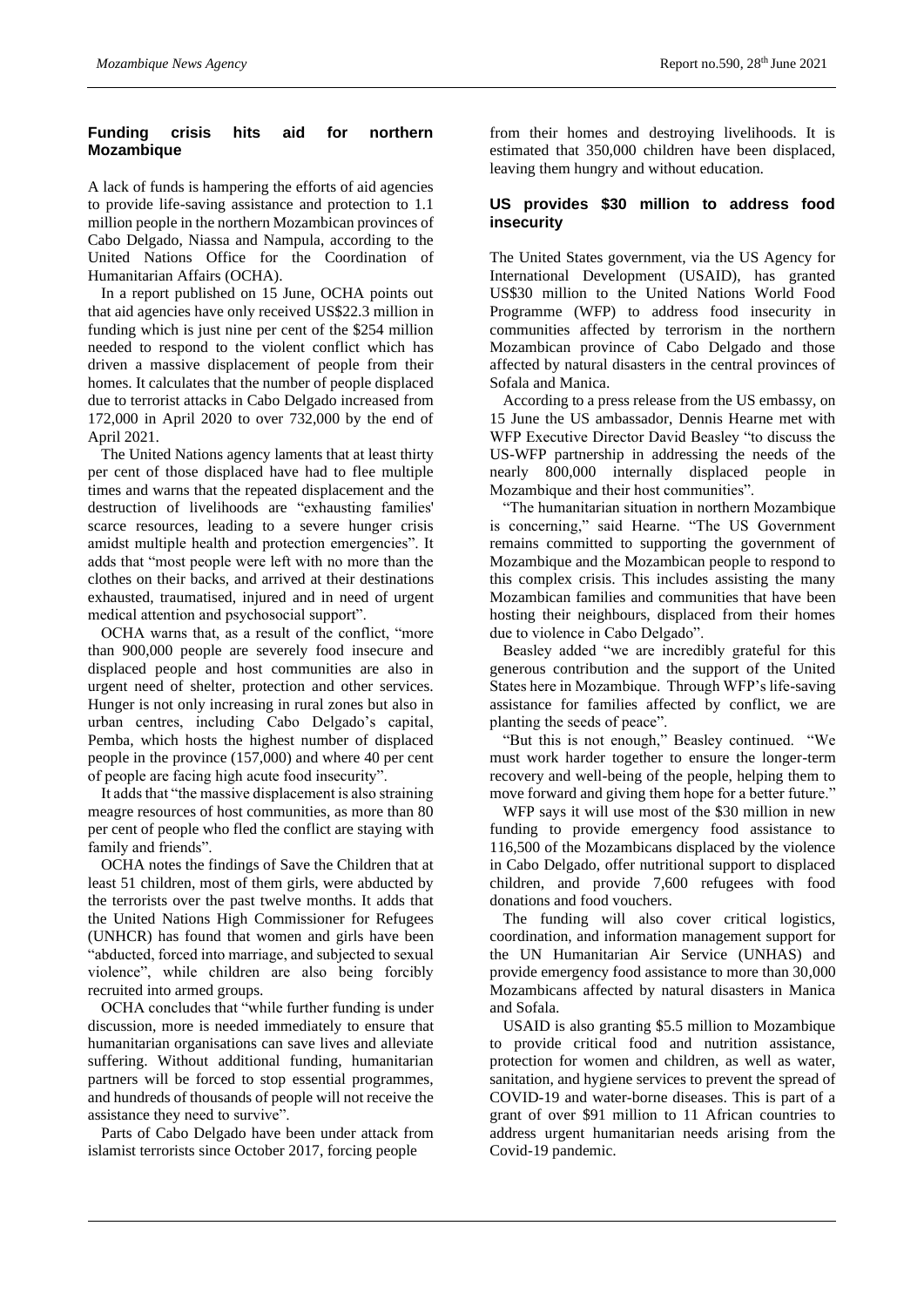#### **World Bank supports resilience project**

The World Bank on 18 June approved a US\$150 million credit to support the Mozambican government's Northern Mozambique Rural Resilience Fund, with the funds being made available through the Bank's International Development Association (IDA).

The project will benefit 619,000 people in 300 communities by improving livelihoods for rural communities affected by islamist terrorism in the northern province of Cabo Delgado. The humanitarian crisis in Cabo Delgado continues to grow and a recent report by the United Nations Office for the Coordination of Humanitarian Affairs (OCHA) estimates that over 732,000 people have been displaced from their homes.

A press release from the World Bank explained that "the project will provide support to districts and communities to stabilise the living conditions of internally displaced persons (IDPs) and host communities; generate livelihood opportunities in sustainable agriculture and fisheries; invest in local infrastructure to improve economic activity; promote inclusive and participatory development and decision making for improved social integration".

It added that "the project will also invest in improved management of natural resources, including forestry, fisheries, biodiversity and soil, and will adopt community-driven and climate-sensitive approaches to improved management of natural resources on which rural livelihoods depend".

According to Ann-Sofie Jespersen of the World Bank,<br>
"by deliberately adopting a community-driven deliberately adopting a community-driven approach, the project is investing in dialogue, participation, consensus building, and good governance, which will ultimately contribute to restoring the social fabric and trust lost through conflicts".

The project is run by the Ministry of Agriculture and Rural Development, the Ministry of Land and Environment, and the Ministry of Sea, Inland Waters and Fisheries, and it is in line with the country's priorities outlined in the government's five-year plan. It is being coordinated by the government's National Sustainable Development Fund (FNDS), with the Blue Economy Development Fund (ProAzul) leading on fisheries interventions, and the non-profit organisation BioFund leading on some activities inside Conservation Areas.

The World Bank's International Development Association helps the world's poorest countries by providing grants and low to zero-interest loans for projects and programs that boost economic growth, reduce poverty, and improve poor people's lives.

# **Vodafone Foundation and UNHCR expand education for refugees**

The British charity, the Vodaphone Foundation, and the United Nations Refugee Agency, the UNHCR, have opened two Instant Network Schools in northern Mozambique to help with the education of nine thousand children who are missing their schooling due

to the Covid-19 pandemic and the effects of conflict in many parts of Africa.

One of the schools will serve the Maratane Refugee Settlement, a camp hosting a third of the country's refugees, and another is the biggest secondary public school in Nampula city. They will cover grades  $7 - 12$ and 200 teachers will receive specialised training.

The Maratane Refugee Settlement is located about 35 kilometres from Nampula city. It was set up in February 2001 and is the national centre for registering and settling asylum seekers. It currently hosts over nine thousand refugees mainly from the Democratic Republic of the Congo, Burundi, Rwanda, and Somalia.

The camp is run by the government's National Refugee Support Institute (INAR) and there is a primary and secondary school serving both refugees and local children. However, it is estimated that over half of the children in the camp do not have access to education.

Vodafone's Andrew Dunnett pointed out that "Covid-19's onslaught of school closures, health needs, and loss of family livelihoods has exacerbated the risks of refugee children – and secondary school-age refugee girls in particular – not returning to school. Refugee students in Mozambique – where Maratane used to be called the forgotten camp – have faced particularly dire conditions and consequences for their continued safety, wellbeing, and learning".

The Instant Network Schools scheme converts existing classrooms into multimedia hubs with internet connectivity and provides educational content in line with the country's curriculum. The scheme provides a 'school in a box' composed of 25 tablets for students, a laptop for the teacher, a projector, speaker, 3G internet connectivity, solar charging, and a library of digital educational resources.

The UNHCR representative in Mozambique, Samuel Chakwera, pointed out that "fostering quality learning in refugee settlements and camps remains a constant challenge as most of the time educational resources are not available in those settings. Through the Instant Network Schools programme in secondary schools in Maratane and Nampula, an innovation hub will be created in the classroom, bringing together education, innovation, and protection. I am incredibly proud to see the programme expand into Mozambique where I hope it will have the same success that we've experienced in other countries".

The addition of the two schools in Mozambique brings the total number of Instant Network Schools to 38, helping over 94,000 pupils and a thousand teachers. The other schools are located in the Democratic Republic of Congo, Kenya, Tanzania, and South Sudan.

The programme was established by Vodafone Foundation and UNHCR in 2013 to give young refugees, host community members and their teachers access to digital devices, resources and tools, including the internet which assists in improving the quality of education in some of the most marginalised communities in Africa. The partnership intends to expand the programme to benefit 500,000 young refugees and their communities by 2025.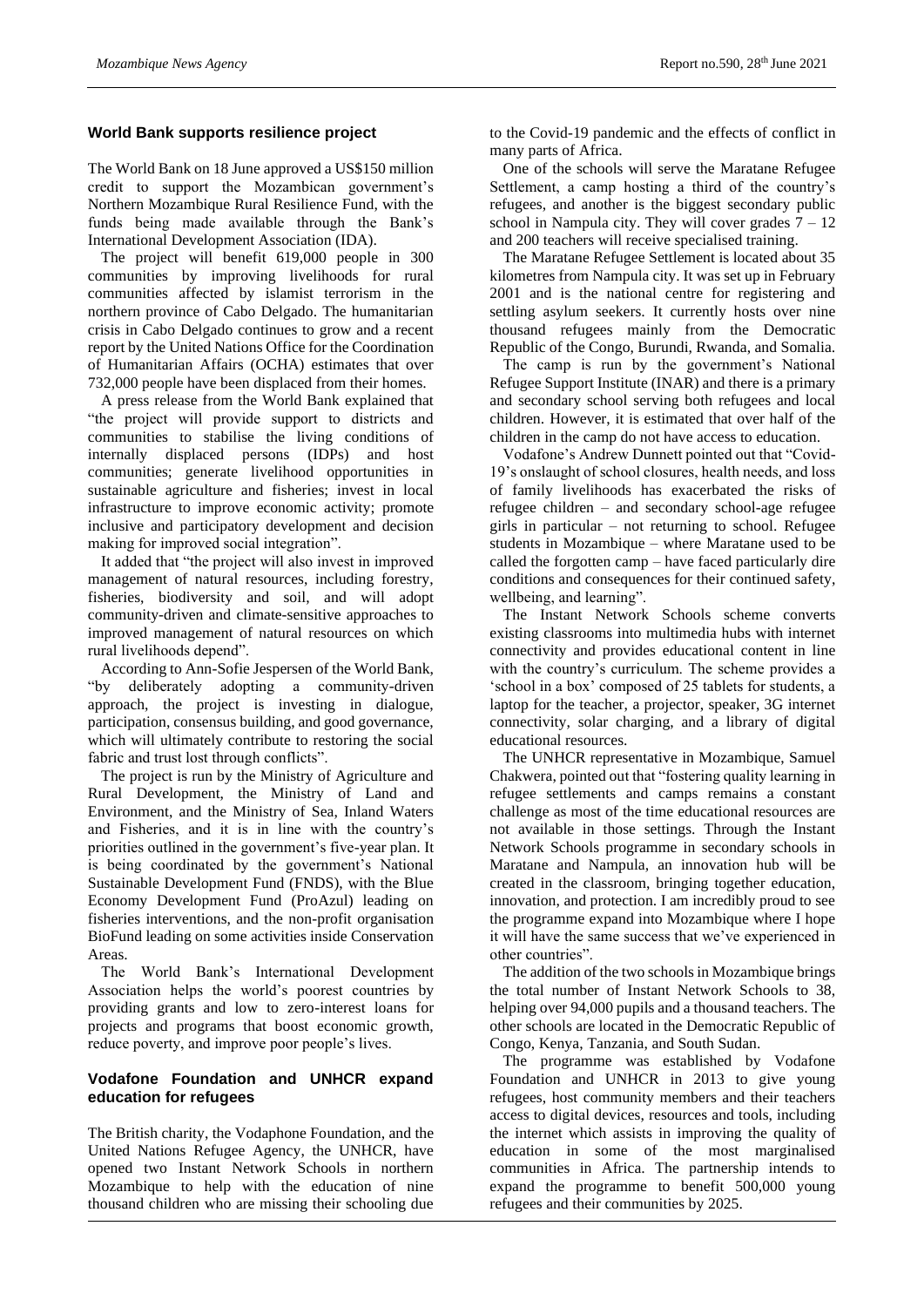#### **Commission investigating sexual exploitation of prisoners**

A former Attorney-General, Sinai Nhatitima, has been appointed to head the ten-member Commission of Inquiry investigating allegations of sexual exploitation of inmates of the Ndlavela Women's Prison, in the southern municipality of Matola.

Four members of the Commission were appointed by the Justice Ministry – namely Justino Tonela (General Director of the Legal Aid Institute, IPAJ), Elisa Boerrkamp (Director of the Legal and Judicial Training Centre), Jorge Ferreira (IPAJ Maputo Provincial Delegate) and Jose Cumbane.

Also sitting on the Commission are Raul Afonso, of the National Criminal Investigation Service (Sernic), Rosa White of the National Human Rights Commission, Firoza Zacarias of the Mozambican Bar Association (OAM), Eularia Ofumane, of the Association of Women Jurists, and Maria Sabata, representing the Anglican Church.

The Commission, which has 15 clear days to complete its investigation, held its first meeting on 17 June.

Speaking at a press conference after the meeting, Nhatitima said that the commission is starting from the presumption of innocence, and it hopes for cooperation from everyone who has knowledge of the matter or who has accompanied the case. "We hope that we can all collaborate to bring to the surface all the truth that interests society", he declared.

In order to meet the deadline for completing the investigation, Nhatitima asked for a pragmatic attitude from the members of the Commission. He admitted that, during the investigations, new elements might arise which could force an extension of the deadline.

Members of the Commission would not be paid for their work, he said. Participation was "the free and spontaneous will of each of us, bearing in mind the nature of the matter and its impact on society. Each of us understood that we ought to cooperate".

The anti-corruption organisation, the Centre for Public Integrity (CIP), brought the scandal to light. Over a period of five months, CIP investigators, pretending to be clients interested in buying prisoners for sex, infiltrated the clandestine network operated by prison guards. The material gathered by CIP includes videos of aspects of the prostitution racket, interviews with several of the victims, and mobile phone messages between prison guards and supposed clients.

In addition to setting up the Commission of Inquiry, Justice Minister Helena Kida has suspended the entire prison management.

#### **Illegal export of logs foiled**

The customs authorities in the northern port of Nacala have foiled an attempt to illegally export four containers of unprocessed logs destined for China, according to a report in the newssheet "Carta de Mocambique".

Under Mozambican legislation, it is illegal to export

wood that has not been processed.

The logs, belonging to an exporter named Bajone, were from trees that had been felled in the central province of Zambezia. Officials in the Zambezia Forestry Services collaborated in the exporter's criminal activity, giving the go-ahead to exporting the containers and issuing documents stating that the wood had been processed. But when customs officers in Nacala opened the containers they found this was a straightforward lie, and that the wood had undergone no form of processing at all. The paper's sources said that the Zambezia officials have been detained but declined to name them.

This is the second time this month that illegal exports of timber have been foiled in Nacala. On 11 June, five containers of logs were seized before they could be exported.

"Carta de Mocambique" also reports that in Sofala province police have seized three trucks laden with logs. The trees had been cut down illegally in the neighbouring province of Manica.

#### **Access to drinking water expanded**

Over 465,000 residents of 15 neighbourhoods in the Greater Maputo Metropolitan Area will enjoy a better water supply service, following the inauguration on 17 June of the distribution centres in Matlhemele and Guava neighbourhoods.

The centres, budgeted at over 500 million meticais (about US\$8 million), funded by the Dutch Facility for Infrastructure Development (ORIO) will mitigate the water shortage in Greater Maputo, and increase the system's storage capacity to about 15,000 cubic metres.

Inaugurating the centres, the Minister of Public Works, Joao Machatine, said they reflect government efforts to improve water supply for domestic, agricultural, and industrial consumers

"The government's commitment is to take drinking water to as many consumers as possible," said the minister, pointing out the need to commit further investments in modern technologies to ensure an efficient water supply service and increased reliability.

Machatine stated that there has been a significant reduction in commercial losses due to the new technologies adopted by the government's Water Supply Investment and Assets Fund (FIPAG) but added there is a great need to strengthen the current outcomes and ensure the success of the investment. "The mounting of new floodgates at the Corumana dam reservoir and the operational equipment at the two distribution centres reflect the efforts underway," he emphasised.

The distribution centres, built between June 2018 and March 2021, are part of the Greater Maputo Water Supply System which includes the Water Treatment Plant in the Moamba district, recently inaugurated by President Filipe Nyusi. Under the project, a 113 kilometre pipeline (from the Corumana dam to Machava and Guava) has been concluded, as well as 360 kilometres of the domestic distribution network.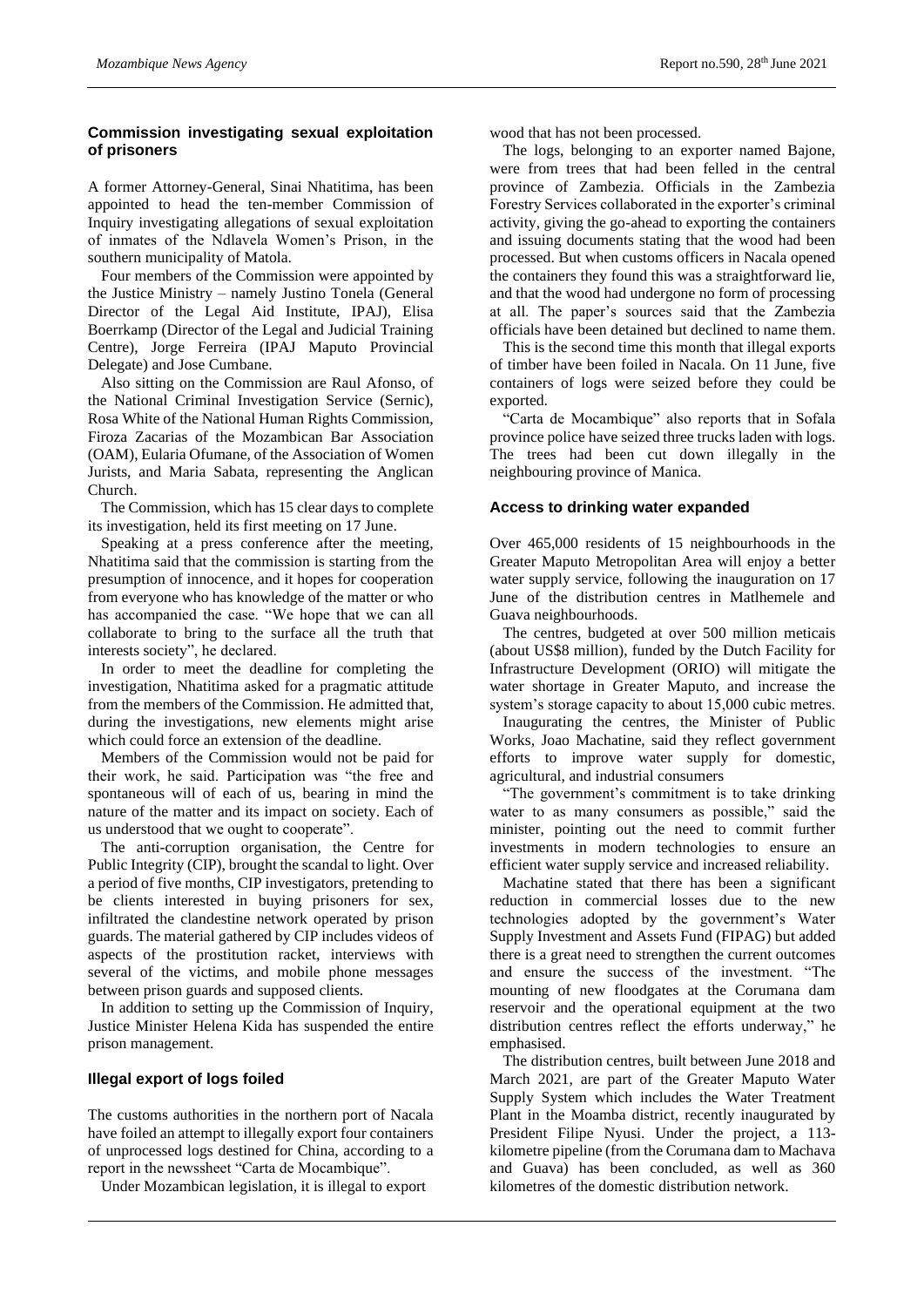#### **Government improving forestry management**

Mozambique has launched a programme to improve forestry management in the face of illegal logging and other malpractices which are costing the country incalculable amounts.

The World Bank has made over US\$5 million available for Mozambique to develop its inspection capacity under a programme implemented by the United Nations Food and Agriculture Organisation (FAO).

The National Forestry Inventory of 2018 indicated that 267,000 hectares of forest were lost every year in the period between 2003 and 2013. This meant that, on average, the country was losing 0.76 per cent of its forest cover every year. Nonetheless, there are still 34 million hectares of native forest in Mozambique, covering 43 per cent of the country.

Faced with the reality of deforestation and forest degradation, representing a high cost for local communities and the national economy, regional training for forest wardens has begun in the northern city of Nampula. The training will take place in three northern provinces (Cabo Delgado, Niassa and Nampula) to provide forest wardens and associated staff with the skills to identify tree species.

Alima Taquidir, from the Ministry of Land and Environment, said that through improving forestry management, the country could benefit from the enormous potential it possesses. "Our goal is to improve the monitoring of tree species throughout the country", said Taquidir. "We need to do this because one tree trunk that has been logged can easily be confused with another. If our staff and wardens were better trained, they could correctly identify all the species that pass through the monitoring posts".

#### **ENI confirms it will launch LNG project in 2022**

The Italian energy company ENI has confirmed that it will start production of liquefied natural gas at the Coral South gas field off the coast of the northern Mozambican province of Cabo Delgado in 2022.

The floating liquefied natural gas (FLNG) facility is currently being constructed in South Korea and it is expected that this will be shipped to Mozambique with an arrival date of December 2021.

The project has not been affected by the islamist terrorism that has affected Cabo Delgado because the entire process of extracting and liquefying the gas will take place offshore. Speaking to S&P Global Platts news outlet, an ENI spokesperson confirmed that "so far the violence in the north of Mozambique has not affected the Coral South project timeline and we confirm startup in 2022 as per schedule".

Earlier in June, eleven Mozambican engineers travelled to South Korea for a six-month training programme where they will familiarise themselves with the FLNG plant.

The FLNG platform can produce 3.4 million tonnes of LNG a year and the entire production over twenty years has been sold to BP.

#### **Falling prices of renewables undercut fossil fuels**

A report by the International Renewable Energy Agency (IRENA) has found that almost two-thirds of renewable power generation brought online around the world last year, accounting for 162 gigawatts of power, had lower costs than the cheapest fossil fuel options.

The cost of renewable energy technology has continued to drop, with concentrating solar power (CSP) where mirrors or lenses are used to concentrate sunlight – falling by sixteen per cent over the previous year. The cost of onshore wind power fell by thirteen per cent, with offshore wind dropping by nine per cent. The cost of photovoltaic solar power generation fell by seven per cent.

With the start-up costs of renewables dropping and lower running costs, switching to renewables is becoming ever more attractive. According to IRENA, "with costs at low levels, renewables increasingly undercut coal's existing operational costs too". The report adds that low-cost renewables "give developed and developing countries a strong business case to power past coal in pursuit of a net-zero carbon economy". In addition, it estimates that the renewable projects that came online in 2020 will save emerging economies up to US\$156 billion over their lifespan.

This point was stressed by the Director-General of IRENA, Francesco La Camera, who noted that "renewables present countries tied to coal with an economically attractive phase-out agenda that ensures they meet growing energy demand while saving costs, adding jobs, boosting growth and meeting climate ambition".

Over the last decade, the cost of generating electricity from utility-scale solar PV fell by 85 per cent, that of CSP by 68 per cent, onshore wind by 56 per cent and 48 per cent for offshore wind.

As a result, IRENA estimates that retiring the coalpowered electricity plants that cannot compete with renewables and replacing them would generate 800 gigawatts of clean power and save over \$32 billion in generating costs annually. This would stop about three gigatons of carbon dioxide per year being released into the atmosphere – which IRENA calculates represents a fifth of the emissions reduction needed by 2030 to keep global warming from going beyond the 1.5 degrees centigrade target set by the Paris Agreement of 2015.

Currently, about three-quarters of Mozambique's electricity is generated by hydroelectric power stations, with about one per cent coming from solar power. And the country has a huge potential for further renewable energy generation – according to the government's Renewable Energies Auction Programme (Proler), the country's solar potential is 23,000 gigawatts, wind potential 4.5 gigawatts, hydroelectricity 19 gigawatts, and two gigawatts of bioenergy potential.

Several new solar plants are either under construction or at the planning stage. A solar power plant is currently being built at Cuamba in the northern province of Niassa which will have the capacity to produce 19 megawatts.